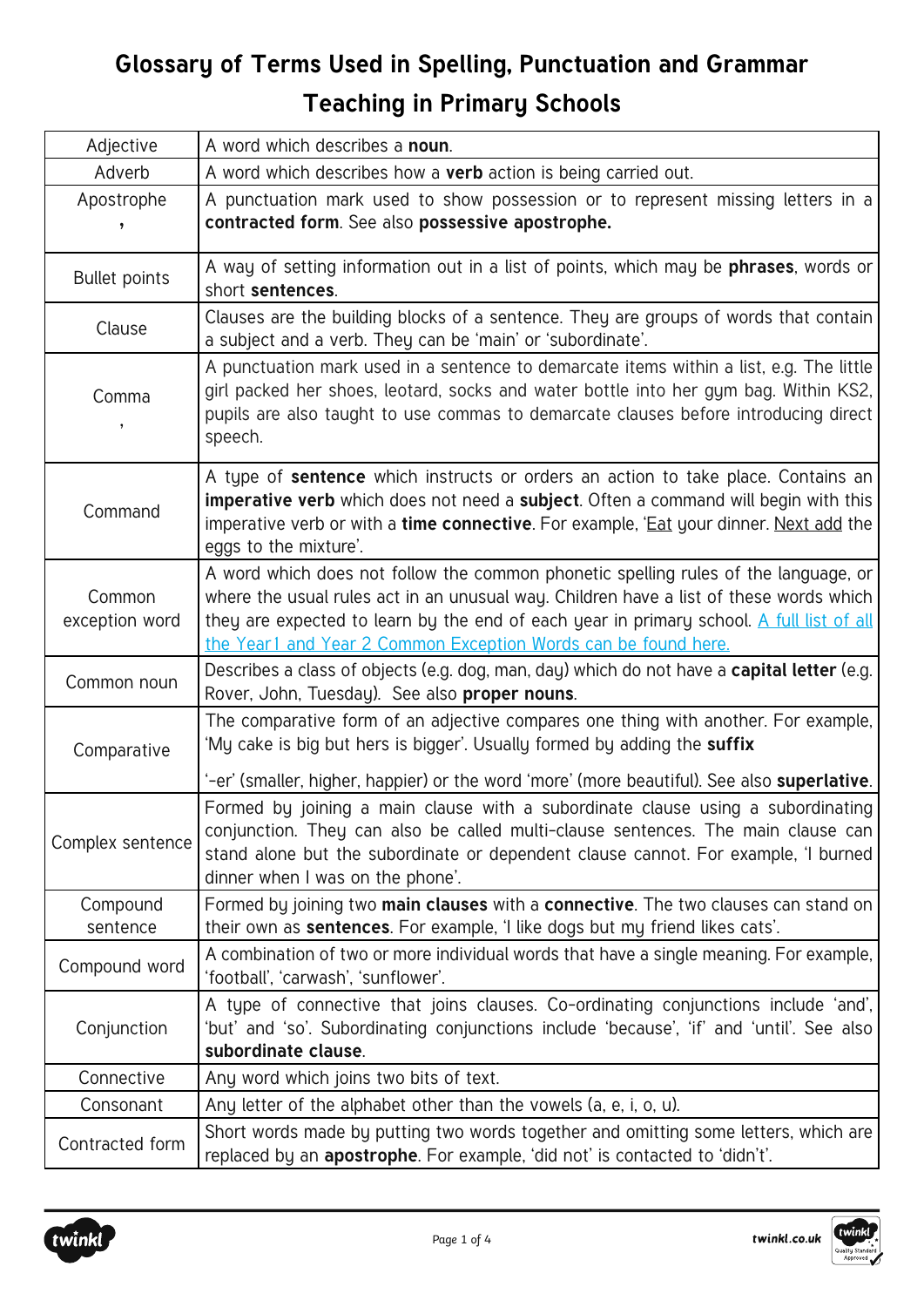| Co-ordinating<br>conjunction | A conjunction which joins two main clauses to create a compound sentence. (for, and,<br>nor, but, or, yet, so)                                                                                                                                                                                                  |
|------------------------------|-----------------------------------------------------------------------------------------------------------------------------------------------------------------------------------------------------------------------------------------------------------------------------------------------------------------|
| Co-ordination                | The joining of clauses in a way that gives each one equal importance. For example, 'I<br>am seven and my friend is eight'.                                                                                                                                                                                      |
| Digraph                      | A sound represented by two letters - for example 'ee' or 'th'.                                                                                                                                                                                                                                                  |
| Exclamation                  | A sentence which expresses surprise or wonder, and ends with an exclamation mark<br>in place of a full stop. Begins with the words 'how' or 'what' and must also contain a<br>verb. For example, 'What big eyes you have, Grandma!' or 'How cold it is today!'                                                  |
| Exclamation mark             | A punctuation mark used at the end of an exclamation - for example, 'What a fantastic<br>day we have had!' It can also be used at the end of a statement or command to show<br>something has been said with feeling or emotion, for example, 'That was a really scary<br>film!' or 'Stop hitting your brother!' |
| First person                 | A sentence is written in the first person if it is written from the point of view of the<br>subject - in other words, using the <b>pronouns</b> 'I' or 'we'.                                                                                                                                                    |
| Full stop                    | A punctuation mark used to demarcate the end of a statement or command.                                                                                                                                                                                                                                         |
| GPC                          | Stands for grapheme-phoneme correspondence, and refers to the way that sounds<br>heard in words are written down.                                                                                                                                                                                               |
| Grammar                      | The rules that cover spoken and written language.                                                                                                                                                                                                                                                               |
| Grapheme                     | A letter or string of letters that represents a spoken sound.                                                                                                                                                                                                                                                   |
| Homophone                    | Words that sound the same but have different meanings. Some have different spellings<br>and meanings but sound the same - for example, 'there/their/they're'; some are spelt<br>the same but have different meanings - for example, 'fair' ('Let's go to the fair!'/'That's<br>not fair').                      |
| Main clause                  | The leading clause in a sentence which indicates the main subject and action of the<br>sentence. It stands alone without any additional clauses. For example, 'Even though<br>the weather is bad, I will still go for a walk'.                                                                                  |
| Noun                         | A naming word for things, animals, people, places and feelings. Can be common, proper,<br>concrete, abstract or collective.                                                                                                                                                                                     |
| Noun phrase                  | A small group of words that does not contain a verb. A noun phrase contains a noun<br>plus words to describe it - for example, 'the spotty, black dog'.                                                                                                                                                         |
| Object                       | The object of a <b>sentence</b> is involved in the action but does not carry it out. For<br>example, 'I dropped my cup on the floor'.                                                                                                                                                                           |
| Paragraph                    | A distinct section of a piece of writing, which usually has a single theme. It is indicated<br>by starting a new line or indenting the start of the first sentence.                                                                                                                                             |
| Past progressive<br>tense    | Also known as past continuous tense, a form of the past tense where something goes<br>on for a period of time in the past - for example, 'I was walking in the park'. Usually<br>formed by adding the suffix '-ing' to a verb.                                                                                  |
| Past tense                   | Any one of a set of verb tenses which describe action that took place in the past. See<br>also progressive tense, past perfect tense.                                                                                                                                                                           |
| Phonics                      | A way of teaching reading and writing which focusses on hearing and learning the<br>sounds in words, and how these are written down. Children are taught to blend sounds<br>together to read words and to segment sounds in words they hear, in order to write<br>down the correct GPCs.                        |

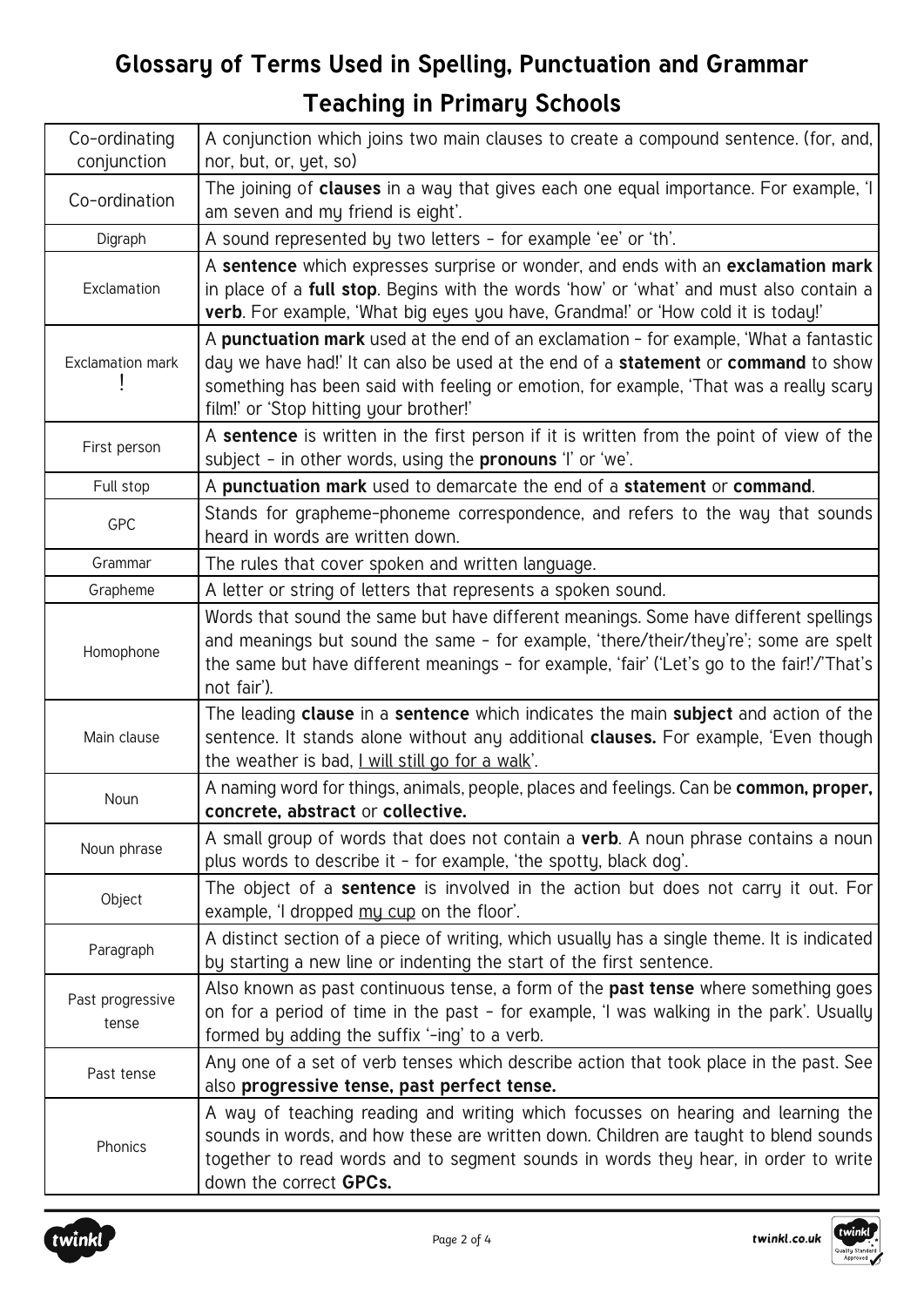| Phrase                       | A small group of words that does not contain a verb.                                                                                                                                                                                                                                                                                          |
|------------------------------|-----------------------------------------------------------------------------------------------------------------------------------------------------------------------------------------------------------------------------------------------------------------------------------------------------------------------------------------------|
| Plural                       | More than one. Using plurals can affect the nouns and verbs in a sentence.                                                                                                                                                                                                                                                                    |
| Phoneme                      | A sound which makes up all or part of a word. For example, the word 'light' is made up<br>of the phonemes: 't', 'igh' and 't'.                                                                                                                                                                                                                |
| Possessive<br>apostrophe     | An apostrophe used before the letter s to show ownership. For example, 'This is<br>Sally's coat'.                                                                                                                                                                                                                                             |
| Prefix                       | Letters that go in front of a root word and change its meaning, for example, 'un-'<br>(happy/unhappy), 'dis-' (appear/disappear), 're-' (act/react)                                                                                                                                                                                           |
| Present progressive<br>tense | A tense which describes an action which began in the past and is still going on now.<br>For example, 'I am learning to speak French'.                                                                                                                                                                                                         |
| Present tense                | Any one of a set of tenses that describe actions which are happening now. See also<br>present perfect tense and present progressive tense.                                                                                                                                                                                                    |
| Proper noun                  | A noun which names a particular person, place or thing. For example, 'John', 'London',<br>'France', 'Monday', 'December'.                                                                                                                                                                                                                     |
| Punctuation mark             | A symbol used to create and support meaning within a <b>sentence</b> or within a word, for<br>example full stop, comma, question mark, colon, speech marks.                                                                                                                                                                                   |
| Root word                    | A basic word with no <b>prefix</b> or <b>suffix</b> added to it. Adding prefixes and suffixes can<br>change the meaning of a root word.                                                                                                                                                                                                       |
| Question                     | A type of sentence which asks a question. It either begins with one of the question<br>words (who, what, where, when, how, why) or reverses the (pro)noun/verb order in a<br>statement - for example, 'Sarah is washing the dishes' becomes 'Is Sarah washing the<br>dishes?'                                                                 |
| Question mark                | A punctuation mark which indicates a question and comes at the end of the sentence<br>in place of the full stop.                                                                                                                                                                                                                              |
| Sentence                     | One word or a group of words that makes sense by itself (a grammatical unit). Begins<br>with a capital letter and ends with a full stop, question mark or exclamation mark.<br>Usually contains a subject and always contains a verb.                                                                                                         |
| Simple sentence              | Has a subject and one verb. Can also be called a single-clause sentence. See also<br>compound sentence and complex sentence.                                                                                                                                                                                                                  |
| Singular                     | Referring to only one. Use of the singular may affect the nouns, pronouns and verbs<br>in a sentence.                                                                                                                                                                                                                                         |
| Split digraph                | A digraph that is split by a consonant. Usually represent long vowel sounds 'a-e' (for<br>example, 'cake'), 'i-e' (five), 'o-e' (code) and 'u-e' (rule).                                                                                                                                                                                      |
| Statement                    | A sentence that conveys a simple piece of information. For example, 'It is a sunny day<br>today'.                                                                                                                                                                                                                                             |
| Subject                      | The subject of a <b>sentence</b> is the thing or person carrying out the main action. For<br>example, 'The cow ate the grass'.                                                                                                                                                                                                                |
| Subordinate clause           | A clause that cannot stand alone as a complete sentence, but is linked to a main clause<br>using a subordinating conjunction. It does not express a complete thought, and if<br>read on its own it requires additional information. For example, 'I played out until it went<br>dark'. Subordinate clauses contain a subject noun and a verb. |